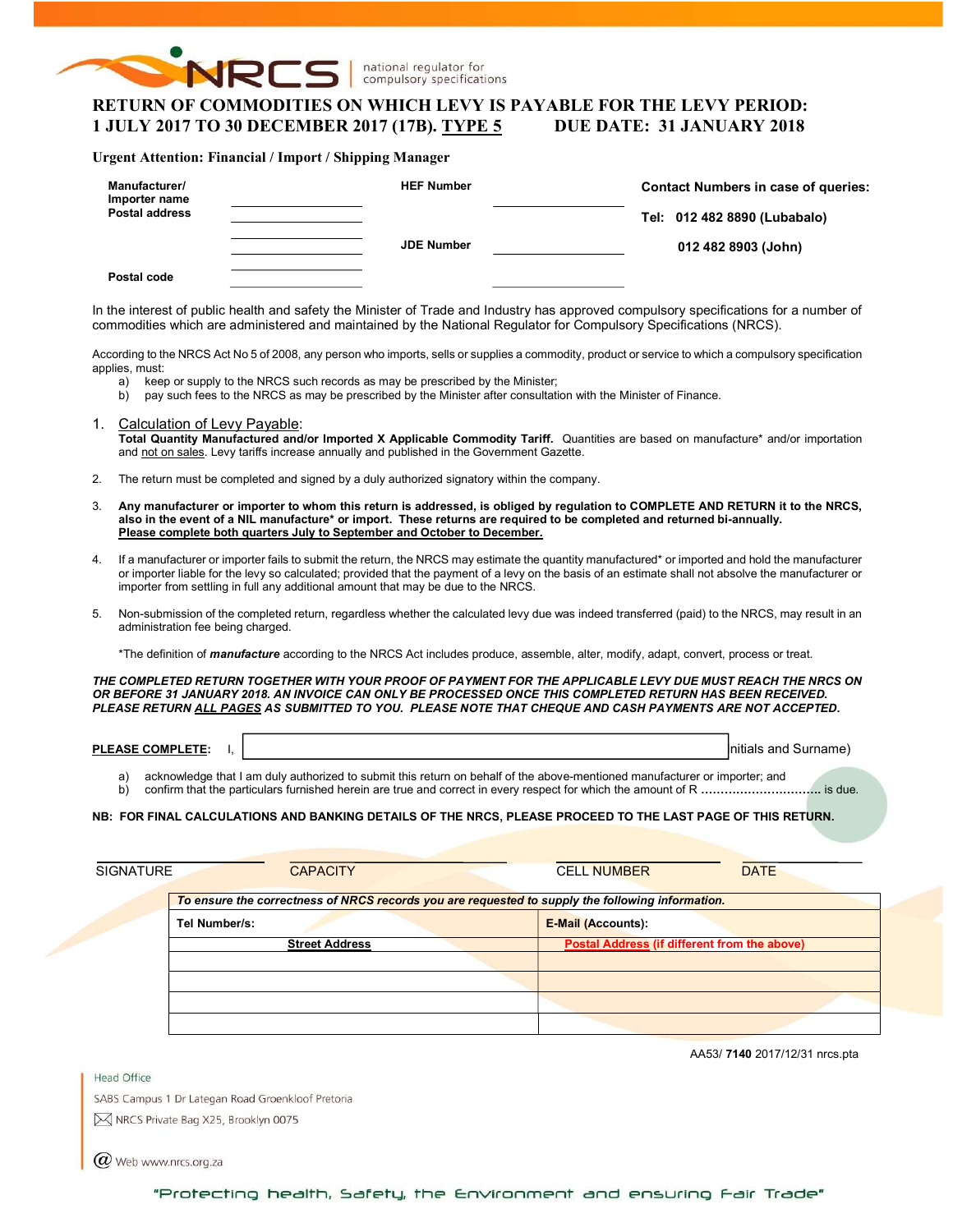### BU 7140 / 1 July to 31 December 2017 (B) Type 5 Page 2 of 4...

#### ELECTRICAL APPARATUS PLEASE NOTE: TOTAL QUANTITY TO BE ROUNDED OFF TO THE NEXT FULL UNIT (1 UNIT = 10/100 items or <u>any part thereof</u>)

| Code | Description of commodity                                                                                                                                                                 |                                | Quantity<br>Manufactured<br><b>July to Sept</b> | Quantity<br>Imported<br><b>July to Sept</b> | Quantity<br>Manufactured<br>Oct to Dec | Quantity<br>Imported<br>Oct to Dec | <b>Total</b> | Unit                  | Tariff              | Levy payable |
|------|------------------------------------------------------------------------------------------------------------------------------------------------------------------------------------------|--------------------------------|-------------------------------------------------|---------------------------------------------|----------------------------------------|------------------------------------|--------------|-----------------------|---------------------|--------------|
| 7120 | Portable television antennae<br>(IEC 60065 / VC 8055)                                                                                                                                    |                                |                                                 |                                             |                                        |                                    |              | 100 Items             | R 7,78              |              |
| 7121 | Audio Equipment, e.g. Hi-Fi Systems, Radio's, etc.<br>(IEC 60065 / VC 8055)                                                                                                              |                                |                                                 |                                             |                                        |                                    |              | 10 Items              | $\overline{R}$ 5,60 |              |
| 7123 | Audio Equipment E.g. Hi-Fi Systems, Radio's, etc. - Energy<br><b>Efficiency and Labelling</b>                                                                                            | (VC 9008)                      |                                                 |                                             |                                        |                                    |              | $\overline{10}$ Items | R <sub>10</sub> ,68 |              |
| 7122 | Visual Equipment e.g. TV's, VCR's, DVD Players, etc.<br>(IEC 60065 / VC 8055)                                                                                                            |                                |                                                 |                                             |                                        |                                    |              | <b>Item</b>           | R 1,61              |              |
| 7124 | Visual Equipment e.g. TV's VCR's, DVD Players, etc. - Energy<br><b>Efficiency and Labelling</b>                                                                                          | (VC 9008)                      |                                                 |                                             |                                        |                                    |              | Item                  | $\overline{R1,14}$  |              |
| 7209 | Lamp Control Gear                                                                                                                                                                        | (VC 9087)                      |                                                 |                                             |                                        |                                    |              | Item                  | $\overline{R}$ 0,50 |              |
| 7210 | Luminaires and Lighting Appliances, e.g. fluorescent, fixed,<br>portable, hand-held lamps, lighting chains, flood lights,<br>Christmas tree lighting sets, etc.<br>(IEC 60598 / VC 9012) |                                |                                                 |                                             |                                        |                                    |              | 10 Items              | R 1,56              |              |
| 7211 | Lamp holders                                                                                                                                                                             | (VC 8011)                      |                                                 |                                             |                                        |                                    |              | 100 Items             | R 3,09              |              |
| 7212 | Starters for tubular fluorescent lamps                                                                                                                                                   | (VC 8039)                      |                                                 |                                             |                                        |                                    |              | 100 Items             | R 1,56              |              |
| 7213 | Incandescent lamps (globes)                                                                                                                                                              | (VC 8043)                      |                                                 |                                             |                                        |                                    |              | 100 Items             | R 1,56              |              |
| 7214 | Single-Capped Fluorescent Lamps (CFL)<br>$\ast$                                                                                                                                          | (VC 9091)                      |                                                 |                                             |                                        |                                    |              | 10 Items              | R 1,42              |              |
| 7510 | Plugs                                                                                                                                                                                    | (VC 8008)                      |                                                 |                                             |                                        |                                    |              | 100 Items             | R 1,56              |              |
| 7511 | Socket outlets                                                                                                                                                                           | (VC 8008)                      |                                                 |                                             |                                        |                                    |              | 10 Items              | R 1,56              |              |
| 7512 | Socket outlet adaptors, including "Janus" couplers                                                                                                                                       | $\overline{\text{ (VC 8008)}}$ |                                                 |                                             |                                        |                                    |              | 100 Items             | R <sub>10</sub> ,87 |              |
| 7513 | Switches for Fixed installations                                                                                                                                                         | (VC 8003)                      |                                                 |                                             |                                        |                                    |              | 100 Items             | R 9,33              |              |
| 7514 | Switches for Appliances                                                                                                                                                                  | (VC 8052)                      |                                                 |                                             |                                        |                                    |              | 100 Items             | R 3,09              |              |
| 7517 | Cord Sets with plug and appliance coupler                                                                                                                                                | (VC 8029)                      |                                                 |                                             |                                        |                                    |              | 100 Items             | R12,45              |              |
| 7518 | Cord Extension Sets - without switches                                                                                                                                                   | (VC 8029)                      |                                                 |                                             |                                        |                                    |              | 10 Items              | R 2,34              |              |
| 7519 | Cord Extension Sets - with switches                                                                                                                                                      | (VC 8029)                      |                                                 |                                             |                                        |                                    |              | 10 Items              | R 4,20              |              |
| 7520 | Cord Extension Sets - with switches and MCCB                                                                                                                                             | (VC 8029)                      |                                                 |                                             |                                        |                                    |              | 10 Items              | R13,67              |              |
| 7521 | Cord Extension Sets - with switches and ELPU                                                                                                                                             | (VC 8029)                      |                                                 |                                             |                                        |                                    |              | 10 Items              | R <sub>16</sub> ,17 |              |
| 7610 | Flexible Cords                                                                                                                                                                           | (VC 8006)                      |                                                 |                                             |                                        |                                    |              | $100$ Kg              | R 4,66              |              |
| 7611 | Electric Cables - fixed installations, Medium Voltage<br>Electric Cables - fixed installations Low Voltage                                                                               | (VC 8077)<br>(VC 8075)         |                                                 |                                             |                                        |                                    |              | $100$ Kg              | R 4,66              |              |

AA53/ 7140 2017/12/31 nrcs.pta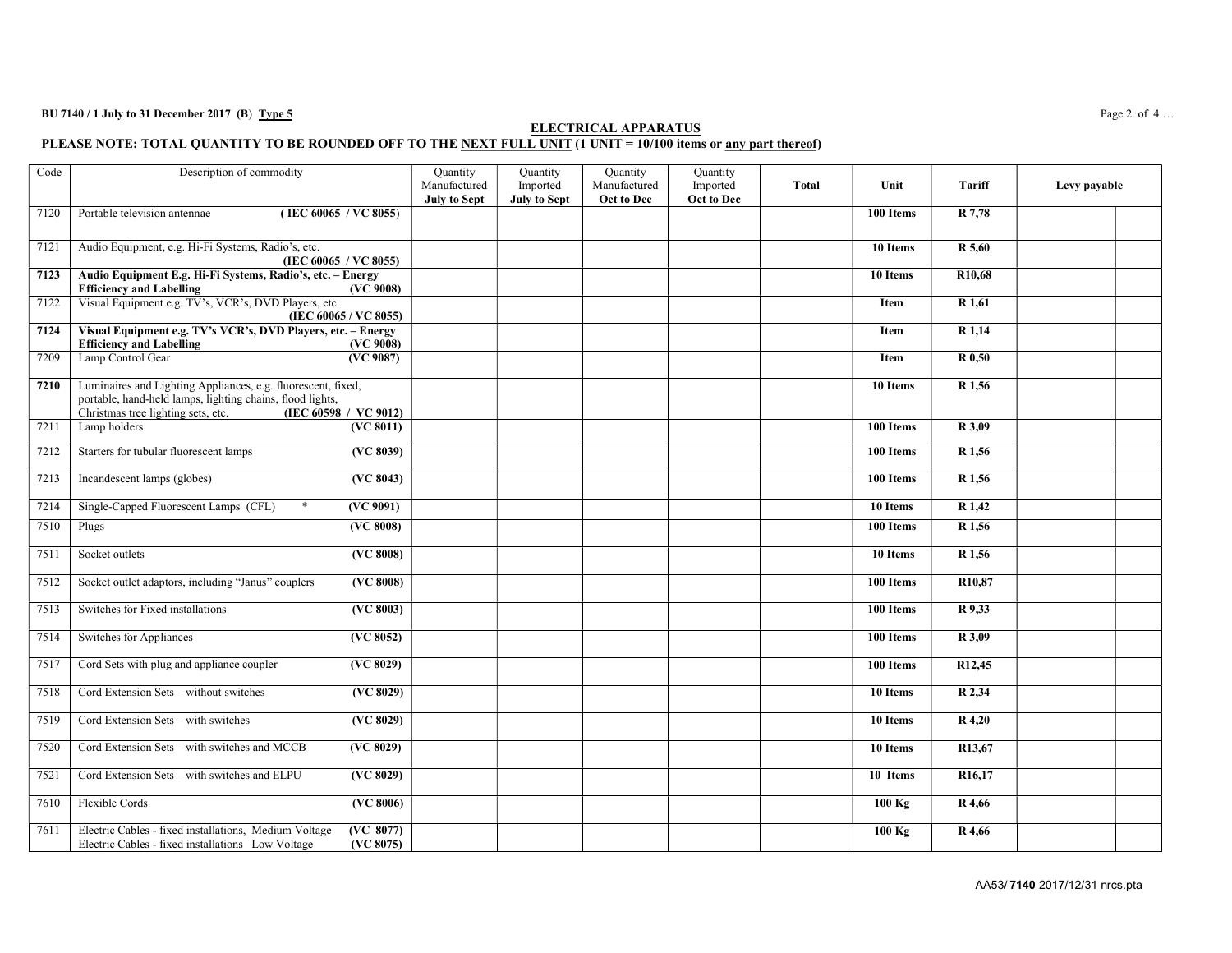### BU 7140 / 1 July to 31 December 2017 (B) Type 5 Page 3 of 4

| Code | <b>Description of Commodity</b>                                                                                                                                                                                                                  | Quantity<br>Manufactured<br><b>July to Sept</b> | Quantity<br>Imported<br><b>July to Sept</b> | Quantity<br>Manufactured<br>Oct to Dec | Quantity<br>Imported<br>Oct to Dec | Total | Unit        | Tariff              | Levy Payable |  |
|------|--------------------------------------------------------------------------------------------------------------------------------------------------------------------------------------------------------------------------------------------------|-------------------------------------------------|---------------------------------------------|----------------------------------------|------------------------------------|-------|-------------|---------------------|--------------|--|
| 7710 | Moulded case circuit-breakers : Single pole<br>(VC 8036)                                                                                                                                                                                         |                                                 |                                             |                                        |                                    |       | 10 Items    | R 1,72              |              |  |
| 7711 | Moulded case circuit-breakers : Double pole<br>(VC 8036)                                                                                                                                                                                         |                                                 |                                             |                                        |                                    |       | 10 Items    | R 5,75              |              |  |
| 7712 | Moulded case circuit-breakers : Triple pole<br>(VC 8036)                                                                                                                                                                                         |                                                 |                                             |                                        |                                    |       | 10 items    | R 8,09              |              |  |
| 7713 | Moulded case circuit-breakers: Four pole<br>(VC 8036)                                                                                                                                                                                            |                                                 |                                             |                                        |                                    |       | 10 Items    | R 9,64              |              |  |
| 7719 | Transportable motor operated tools: .e.g. table saw thickness planers<br>(IEC 61029) / VC 8055)<br>etc.                                                                                                                                          |                                                 |                                             |                                        |                                    |       | 10 Items    | R11,34              |              |  |
| 7720 | Hand-held electric power tools, e.g. lathes, saws, grinders, drills,<br>electric gardening and agricultural equipment, etc.<br>(IEC 60745 / VC 8055)                                                                                             |                                                 |                                             |                                        |                                    |       | 10 Items    | R 9,17              |              |  |
| 7721 | Earth leakage protection units: Single phase<br>(VC 8035)                                                                                                                                                                                        |                                                 |                                             |                                        |                                    |       | 10 Items    | R13,38              |              |  |
| 7722 | Earth leakage protection units: Multi phase<br>(VC 8035)                                                                                                                                                                                         |                                                 |                                             |                                        |                                    |       | 10 Items    | R <sub>25</sub> ,33 |              |  |
| 7810 | (VC 8012)<br>Appliance couplers                                                                                                                                                                                                                  |                                                 |                                             |                                        |                                    |       | 100 Items   | R 4,66              |              |  |
| 7811 | Appliance - Small:<br>(e.g. Vacuum cleaners, heaters, electric irons, heated blankets, fans,<br>hairdryers, kettles, motor-operated appliances, instantaneous water<br>heaters, soldering irons, battery chargers etc.)<br>(IEC 60335 / VC 8055) |                                                 |                                             |                                        |                                    |       | 10 Items    | R 1,56              |              |  |
| 7813 | Appliance - Large:<br>(e.g. Freezers, refrigerators, dishwashers, washing machines, tumble<br>dryers, air conditioning units, catering equipment, microwave ovens,<br>(IEC 60335 / VC 8055)<br>stoves, etc.)                                     |                                                 |                                             |                                        |                                    |       | <b>Item</b> | R 1,96              |              |  |
| 7817 | Appliance - Large:<br>(Only freezers, refrigerators, dishwashers, washing machines, tumble<br>dryers, washer-dryer combinations, electric ovens and air<br>conditioners) - Energy Efficiency and labeling<br>(VC 9008)                           |                                                 |                                             |                                        |                                    |       | <b>Item</b> | R 2,34              |              |  |
| 7815 | Hot water storage tanks for domestic use<br>(VC 9006)                                                                                                                                                                                            |                                                 |                                             |                                        |                                    |       | Item        | R <sub>1,96</sub>   |              |  |
| 7816 | Integral and close-coupled domestic solar water heaters<br>(VC 9004)                                                                                                                                                                             |                                                 |                                             |                                        |                                    |       | Item        | R 5,41              |              |  |
| 7812 | Information Technology (IT) equipment and business systems,<br>(e.g. computers, monitors, printers, copiers, fax machines,<br>scanners, modems, routers etc.<br>(IEC 60950 / VC 8055)                                                            |                                                 |                                             |                                        |                                    |       | Item        | R4,62               |              |  |
| 7814 | Information Technology (IT) components, e.g. power-supplies,<br>cell phone battery chargers, motherboards, etc.<br>(IEC 60950 / VC 8055)                                                                                                         |                                                 |                                             |                                        |                                    |       | 100 Items   | R48,19              |              |  |